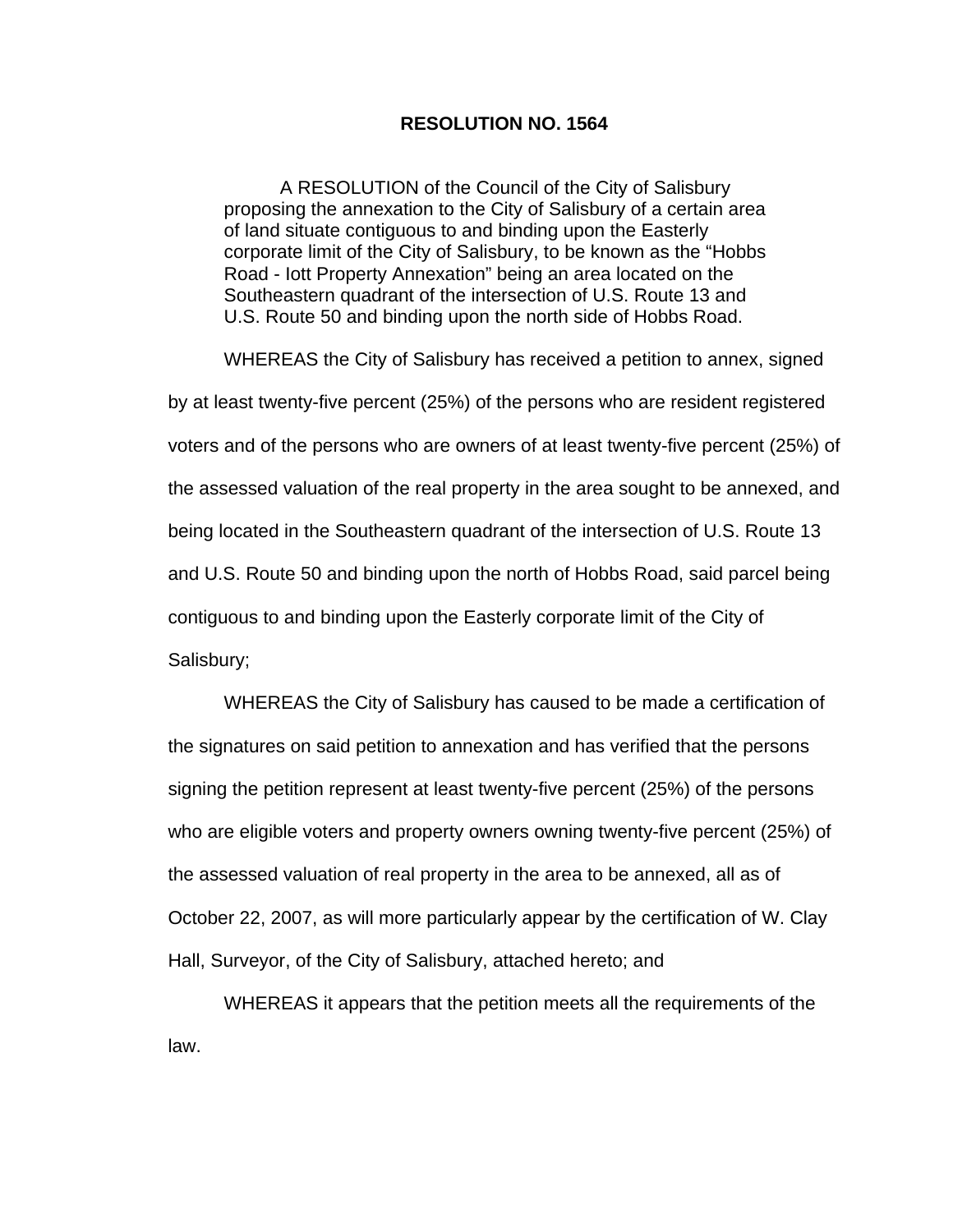SECTION 1. NOW, THEREFORE, BE IT RESOLVED BY THE COUNCIL OF THE CITY OF SALISBURY THAT it is hereby proposed and recommended that the boundaries of the City of Salisbury be changed so as to annex to and include within said City all that parcel of land together with the persons residing therein and their property, contiguous to and binding upon the north side of Hobbs Road, and being more particularly described on Exhibit "A" attached hereto and made a part hereof.

SECTION 2. AND BE IT FURTHER RESOLVED BY THE CITY OF SALISBURY, THAT the annexation of the said area be made subject to the terms and conditions in Exhibit "B" attached hereto and made a part hereof.

SECTION 3. AND BE IT FURTHER RESOLVED BY THE COUNCIL OF THE CITY OF SALISBURY, THAT the Council hold a public hearing on the annexation hereby proposed on October 22, 2007 at 6:00 o'clock p.m. in the Council Chambers at the City-County Office Building and the City Administrator shall cause a public notice of time and place of said hearing to be published not fewer than four (4) times at not less than weekly intervals, in a newspaper of general circulation in the City of Salisbury, of the area to be annexed, accurately describing the proposed annexation and the conditions and circumstances applicable thereto, which said notice shall specify a time and place at which the Council of the City of Salisbury will hold a public hearing on the Resolution.

SECTION 4. AND BE IT FURTHER RESOLVED BY THE COUNCIL OF THE CITY OF SALISBURY, THAT this resolution shall take effect upon the